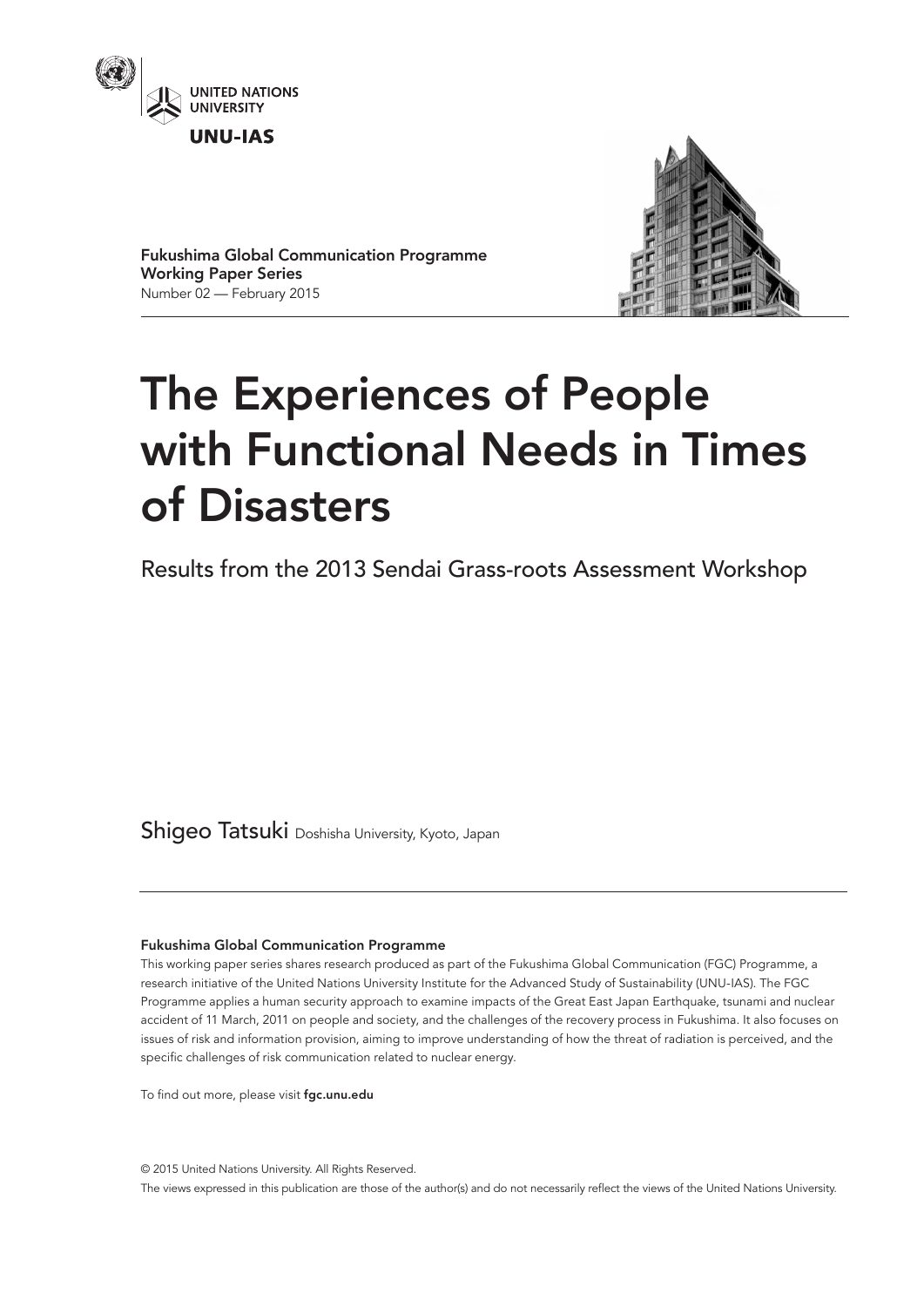#### ABSTRACT

 In order to identify functional needs of people with disabilities (PWD) during the 2011 Great East Japan Earthquake, 41 impacted PWD and their supporters were invited to a grass-root assessment workshop on October 14, 2013. The workshop participants were from 16 different organizations for people with visual, auditory, speech, physical (including paraplegia and quadriplegia), mental and developmental/ intellectual disabilities as well as for people with internal organ disorders. They were asked to report on post-itcards what challenges and difficulties they encountered in each disaster process phase from 0 to 10 hours, 10 to 100, 100 to 1,000, and 1,000 hours and later after the 2011 disaster. Following the Total Quality Management (TQM) method, the participants themselves sorted/grouped the difficulty and challenge cards according to the affinity. There empirical clustering processes led to form a hypothesis that experienced difficulties could be understood according to and explained by International Classification of Functioning, Disability and Health (ICF). Thus was formed an ICF-by-disaster-time-phase cross-tabulation data. Its correspondence (dual scaling) analysis revealed quantitatively the affinity association between ICF (row) categories and their corresponding disaster phase (column) categories. The results indicated that "mobility" and "products and technology" were the critical ICF category during the first 10 hours, "self-care" and reasonable accommodations in "attitudes" of the society arose during the next 10 to 100 hours, "domestic life" tasks as well as utilizing "services, systems and policies," and "general tasks and demands" especially dealing with psychological stress characterized the phase after 1, 000 hours.

## 1. INTRODUCTION

Japan is a country that is taking the lead in promoting evacuation and sheltering assistance for the elderly and PWD in times of disasters. In 2004, Japan experienced a series of natural disasters such as the Niigata-Fukushima flood (July), Typhoon Tokage (October), and the Niigata Chuetsu earthquake (October), in each of which higher mortality rates were recorded among the elderly and PWD. Therefore, the Japanese Cabinet Office established a committee on "Communication of Disaster Information and Evacuation/Sheltering Assistance for the Elderly and Other Members of the Population during Heavy Meteorological and Other Disasters". This committee published the Evacuation/Sheltering Assistance Guideline for People with Special Needs in Time of Disaster on March, 2005. The committee continued working: they revised the guideline in 2006 and also published a report on the guideline in 2007. The term saigai-jakusha or disaster vulnerable people has been customarily used since the 1995 Kobe earthquake. The 2005 and the following committees coined the new term saigaiji-youengosha or "people with special needs in times of disaster." The development of these new terminologies was based on a paradigm shift in disability studies, from "medical model of disability" to "social model of disability" (e.g. Tatsuki, 2013).

The paradigm shift of disability studies has been made possible by the redefinition of disability by PDW themselves. The new definition of disability is based on the perspective that disability is socially constructed. The medical model of disability, an old paradigm, is a one way causal model. The individual physical condition (impairments) causes activity limitations and participation restrictions (dis‑ abilities), and these cause social disadvantages (handicaps). The solution proposed by the medical model is medical intervention for individual impairments. The new social model, on the other hand, assumes interactive relationships between individual impairments and social factors. In other words, individual impairments do not lead to disabilities, and disabilities are caused by society when it fails to give reasonable accommodation to the needs of individuals with impairments. Society has therefore a responsibility to relieve disabilities (e.g. Oliver, 1990; Hoshika, 2007). In the field of disaster research, only a very few studies have focused on people with disabilities from this new social paradigm of disability (Tatsuki, 2013).

The International Classification of Functioning, Disability and Health (ICF) is an international standard that describes and measures health and disability based on the integrative model that accommodate both medical and social model of disability (WHO, 2002). ICF was accepted by WHO in 2001 as a response to the paradigm shift in disability studies. In contrast to the International Classification of Impairments, Disabilities and Handicaps (ICIDH), ICF includes environmental factors and places more attention on the interactive relationships between individual impairments and social/environmental factors. By using ICF, it becomes possible to operationally specify what types of "special needs" the PWD experienced and more importantly what types of "functional supports" are needed in the interactive relationships between the PWD and their environment in times of disasters. This paper, therefore, proposes the term saigaiji-seikatsu-kinou-youshiensha or "people with functional needs in times of disasters" (Kailes & Enders, 2007). This term is more operationally specific and therefore implementation-oriented rather than "disaster vulnerable people", which neglects the social interaction aspect of why disability is constructed, or "people with special needs in times of disasters", which is more conceptually vague and thus less prescriptive to emergency actions.

The purpose of the current study is two-fold: to document the difficulties that the PWD experienced during and after the 2011 Great East Japan Earthquake and to analyze their functional needs from a social model of disabilities. The study draws on qualitative accounts provided by 41 PWD in Sendai city about their life difficulty experiences in a TQM (Total Quality Management)-style workshop.1 The work‑ shop data was classified by ICF and by disaster time phase (Hayashi, 2003; Kimura et al., 2014). The "ICF category by disaster time phase" cross-tabulation table was then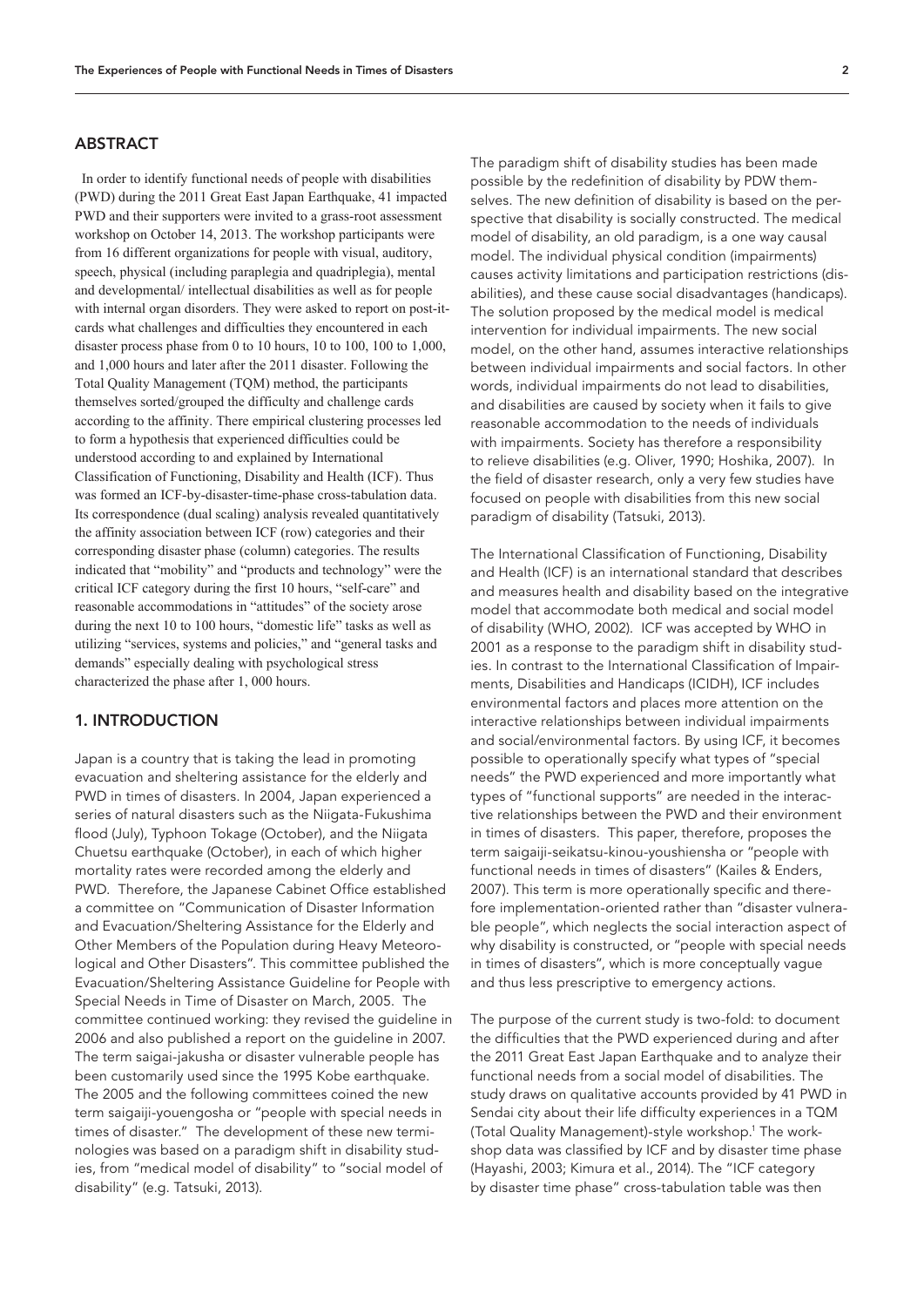analyzed by dual scaling (also known as correspondence analysis) method (Nishisato, 1980), which yielded particular sets of a given disaster time phase and corresponding specific functional needs. The research findings indicated how PWD-in-environment interactions needed to be accommodated

### 2. METHODOLOGY

#### 2.1. Participants

On October 14, 2013, a grass-roots assessment workshop was held in Sendai city. A total of 41 PWD participated in the workshop and they were recruited from 16 different organizations catering for people with visual, auditory, speech, physical (including those suffering with paraplegia and quadriplegia), and mental, developmental/intellectual disabilities as well as for people with internal organ disorders. They were asked to report on post-it-cards what challenges and difficulties they encountered during each of the disaster time phases (Hayashi, 2003; Kimura et al., 2014) from 0 to 10 hours, 10 to 100, 100 to 1,000 and to 1,000 to 10,000 hours after the Great East Japan Earthquake. Following the TQM method that was originally introduced in life recovery assessment workshops for the 1995 Kobe earthquake survivors, ideas and opinions were sorted according to their affinity.

*Figure 1: Conceptual diagram of ICF. (WHO 2002, p.9)*



### 2.2 Instrument

ICF is a classification of health and health-related domains as shown in Figure 1 above and is the international standard to describe and measure health and disability (WHO, 2002). Based on the social model of disability, ICF views disability and functioning as outcomes of interactions between health conditions and contextual factors that include environmental and personal factors, such as gender, age, coping styles, and social background. ICF identifies three levels of human functioning at the level

of body (physiological functioning and impairments), the whole person (activity, activity limitation participation and participation restriction), and the whole person in a social context (physical, social and attitudinal environment). As a measurement instrument, ICF postulates 4 constructs (or domains) such as Body Functions (b), Body Structure (s), Activity and Participation (d), and Environmental Factors (e), each of which is operationally defined in a hierarchical fashion (e.g., Chapter, Second level, Third level, and Fourth level where Chapter being the most abstract construct and the following levels operationalizing it by more detailed nomenclature). Table 1 below illustrates the complete list of chapters in ICF. For this study, each statement that the workshop participants produced was considered using the ICF framework and was coded at all four levels.<sup>2</sup>

#### *Table 1: Chapters of ICF (WHO 2002, p16).*

| Body                                                                                |                                                                                                                                                |  |  |  |  |  |  |  |
|-------------------------------------------------------------------------------------|------------------------------------------------------------------------------------------------------------------------------------------------|--|--|--|--|--|--|--|
| <b>Functions</b>                                                                    | <b>Structures</b>                                                                                                                              |  |  |  |  |  |  |  |
| Mental functions                                                                    | Structure of the nervous system                                                                                                                |  |  |  |  |  |  |  |
| Sensory functions and pain                                                          | Eye, ear and related structures                                                                                                                |  |  |  |  |  |  |  |
| Voice and speech functions                                                          | Structures involved in voice and speech                                                                                                        |  |  |  |  |  |  |  |
| Functions of the cardiovascular, haema-<br>tological, immunological and respiratory | Structure of the cardiovascular, immuno-<br>logical and respiratory systems                                                                    |  |  |  |  |  |  |  |
| systems<br>Functions of the digestive, metabolic and                                | Structures related to the digestive,<br>metabolic and endocrine systems<br>Structures related to the genitourinary<br>and reproductive systems |  |  |  |  |  |  |  |
| endocrine systems<br>Genitourinary and reproductive functions                       |                                                                                                                                                |  |  |  |  |  |  |  |
| Neuromuscular and movement-related<br>functions                                     | Structures related to movement                                                                                                                 |  |  |  |  |  |  |  |
| Functions of the skin and related structures                                        | Skin and related structures                                                                                                                    |  |  |  |  |  |  |  |

Activities and Participation

| Learning and applying knowledge              |  |  |  |  |  |  |
|----------------------------------------------|--|--|--|--|--|--|
| General tasks and demands                    |  |  |  |  |  |  |
| Communication                                |  |  |  |  |  |  |
| Mobility                                     |  |  |  |  |  |  |
| Self care                                    |  |  |  |  |  |  |
| Domestic life                                |  |  |  |  |  |  |
| Interpersonal interactions and relationships |  |  |  |  |  |  |
| Major life areas                             |  |  |  |  |  |  |
| Community, social and civic life             |  |  |  |  |  |  |
| <b>Environmental Factors</b>                 |  |  |  |  |  |  |
|                                              |  |  |  |  |  |  |
| Products and technology                      |  |  |  |  |  |  |

Natural environment and human-made changes to the environment Attitudes Services, systems and policies

### 2.3 Procedure

The workshop data was classified by ICF and by disaster time phase. This produced an "ICF category by disaster time phase" cross-tabulation table. The association among the table row and column categories was then quantitatively analyzed by dual scaling (also known as correspondence analysis) method (Nishisato, 1980), a technique for performing quantification based on the principle of internal consistency.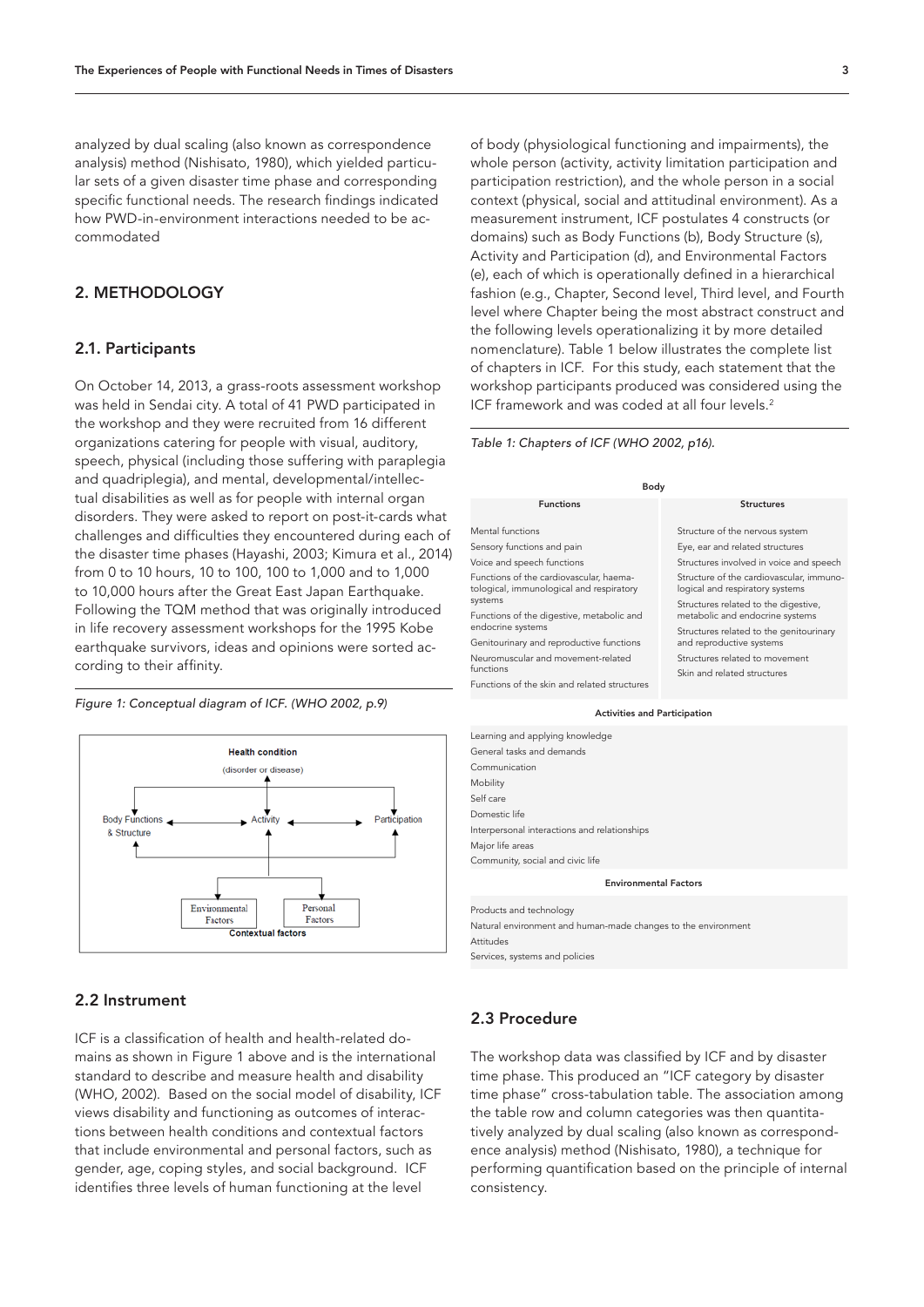| <b>ICF Category</b><br>d1: Learning and Applying<br>Knowledge | <b>Disaster Time Phase</b> |           |                |           |                   |           |                |           |                  |           |
|---------------------------------------------------------------|----------------------------|-----------|----------------|-----------|-------------------|-----------|----------------|-----------|------------------|-----------|
|                                                               | $0 - 10$ hours             |           | 10 - 100 hours |           | 100 - 1,000 hours |           | 1,000 hours +  |           | <b>Row Total</b> |           |
|                                                               | $\mathbf{0}$               | (0%)      | 1              | (1%)      | 0                 | (0%)      | 0              | (0%)      | 1                | (0%)      |
| d2: General tasks and demands                                 | 12                         | (10%)     | 11             | (6%)      | 7                 | (7%)      | 9              | (21%)     | 39               | (9%)      |
| d3: Communications                                            | $\mathbf{O}$               | (0%)      | 2              | (1%)      | 1                 | (1%)      | 1              | (2%)      | 4                | (1%)      |
| d4: Mobility                                                  | 13                         | $(11\%)$  | 3              | (2%)      | 0                 | (0%)      | $\overline{2}$ | (5%)      | 18               | (4%)      |
| d5: Self care                                                 | 8                          | (7%)      | 31             | (18%)     | 15                | (15%)     | 3              | (7%)      | 57               | (13%)     |
| d6: Domestic life                                             | 31                         | (27%)     | 50             | (29%)     | 33                | (33%)     | 12             | (29%)     | 126              | (29%)     |
| d7: Interpersonal interactions and<br>relationships           | 1                          | (1%)      | $\mathbf{0}$   | (0%)      | $\mathbf 0$       | (0%)      | 0              | (0%)      | 1                | (0%)      |
| d8: Major life areas                                          | $\mathbf 0$                | (0%)      | $\mathbf 0$    | (0%)      | 3                 | (3%)      | 1              | (2%)      | 4                | (1%)      |
| d9: Community, social and civic<br>life                       | $\mathbf{0}$               | (0%)      | $\mathbf 0$    | (0%)      | 0                 | (0%)      | 1              | (2%)      | 1                | (0%)      |
| e1: Products and technology                                   | 30                         | (26%)     | 37             | (22%)     | 13                | (13%)     | $\mathbf 0$    | (0%)      | 80               | (19%)     |
| e2: Natural environment and<br>human-made changes             | 1                          | (1%)      | $\mathbf 0$    | (0%)      | $\mathbf{0}$      | (0%)      | 0              | (0%)      | 1                | (0%)      |
| e3: Support and relationships                                 | 12                         | (10%)     | 9              | (5%)      | 8                 | (8%)      | 4              | (10%)     | 33               | (8%)      |
| e4 Attitudes                                                  | 1                          | (1%)      | 3              | (2%)      | 3                 | (3%)      | 0              | (0%)      | $\overline{7}$   | (2%       |
| e5: Services, systems and policies                            | 6                          | (5%)      | 25             | (15%)     | 17                | (17%)     | 9              | (21%)     | 57               | (13%)     |
| Total                                                         | 115                        | $(100\%)$ | 172            | $(100\%)$ | 100               | $(100\%)$ | 42             | $(100\%)$ | 429              | $(100\%)$ |

#### *Table 2: Grass-roots assessment workshop results*

## 3. RESULTS

### 3.1 ICF-by-Disaster Time Phase Cross-tabulation

Forty-one grass-roots TQM-style assessment workshop participants produced 429 statements regarding the life difficulties they experienced after the onset of the Great East Japan Earthquake-procedures of the workshop was described in detail at the footnote on page 2. These statements were first categorized into one of the disaster time phases by the workshop participants themselves.

The statements were then clustered into more summative groupings and each grouping was coded based on the ICF categories. Table 2 below shows frequencies of ICF category (Chapter and Second nomenclature level) by time phase. It was revealed that life difficulties experienced by PWD peaked during the first 100 hours (about 70% of all the reported difficulties) and lasted about 1,000 hours (90 % of difficulties collected at the workshop). This suggested that PWD life difficulty experiences during the disaster time approximately corresponded to the time phase when basic functioning of the society had been impacted by the disaster, until emergency relief activities helped to recover the

essential utility, transportation and other critical facilities' basic functioning that took approximately 1,000 hours.

It became clear that PWD did not experience whole range of ICF category-related difficulties equally but specific category-related difficulties were experienced more often than the other. The current study found that all the reported difficulties were classified either in the domain of Activities and Participation or Environmental Factors. The four most reported difficulties in Activities and Participation were in the area of "d6 Domestic Life" (29%) (e.g., acquisition of necessities, household tasks, and caring for household objects), "d5 Self-Care" (13%) (e.g., washing oneself, caring for body parts, toileting, dressing, eating, drinking and looking after one's self), and "d2 General Tasks and Demands" (9%) (e.g., undertaking a single and multiple tasks, daily routine and holding stress and other psychological demands), and "d4 Mobility" (4%) (e.g., changing and maintaining body position, carrying, moving and handling objects, walking and moving, and moving around using transportation). Within the environment factors, the top three most reported life functioning needs were "e1 Products and Technology" (19%) (e.g., medicines, equipment for personal daily living and mobility, and products and technology for communication), "e5 Services, Systems and Policies" (13%)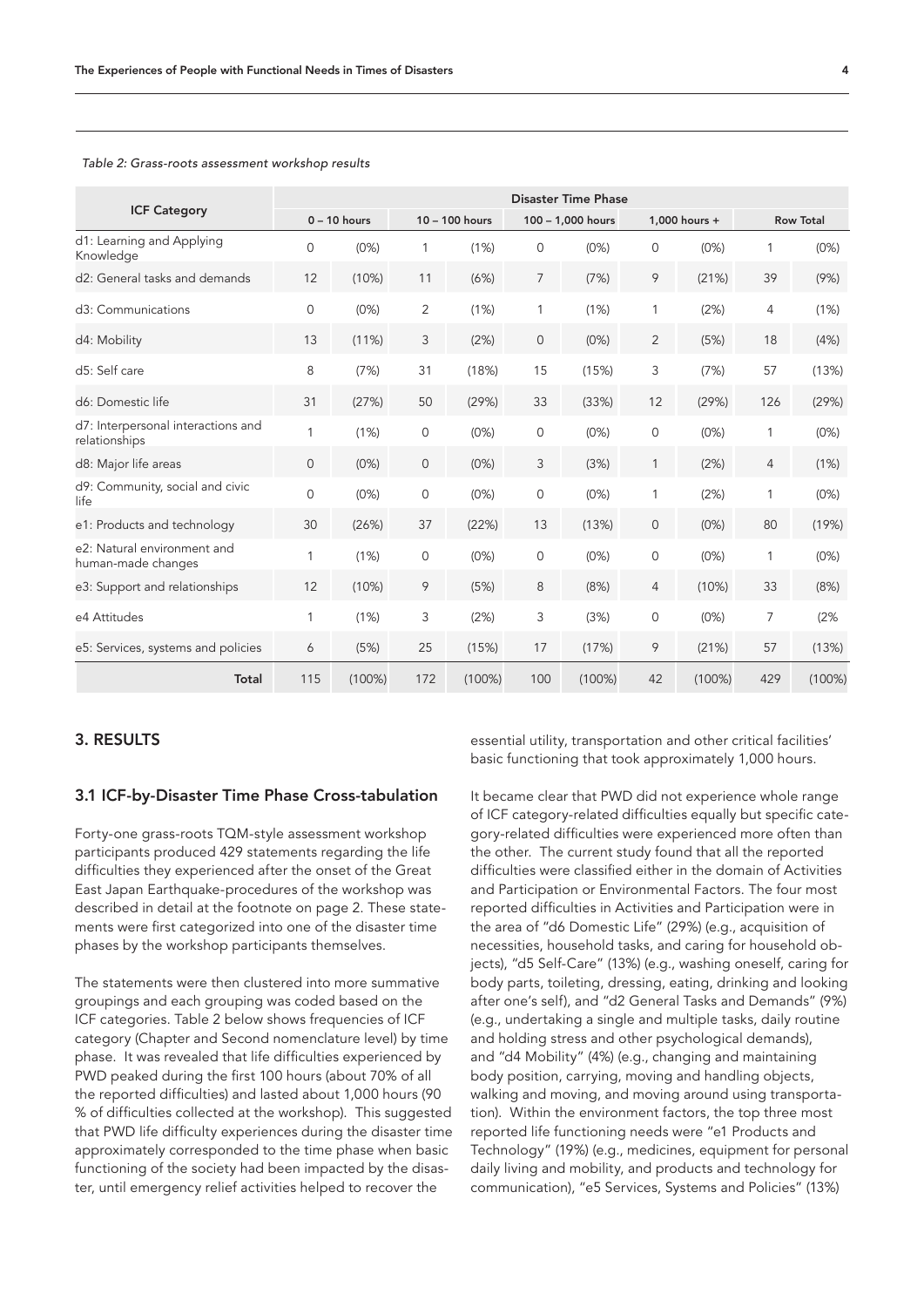(e.g., utilities, services for communication, transportation, civil protection, legal and administrative applications, social security, general social support, and health), and "e3 Supports and Relationships" (8%) (e.g., family, friends, neighbors, personal care providers, strangers, health and other professionals).

#### 3.2 Correspondence Analysis of the ICF-by-Disaster Phase Cross-tabulation Table

In order to explore ICF-needs-by-disaster time phase patterns, proportions of ICF categories at each disaster time phase were graphically displayed in Figure 2 below. In order to identify the most characteristic associations of the ICF needs (rows of Table 2) and time phase (columns of Table 2) , correspondence (dual scaling) analysis was em‑ ployed to analyze quantitatively more intricate associations among table 2 row and column categories. For example, ICF category of "d4 Mobility" accounted for less than 4 % out of all the reported difficulties (i.e., 18/429). However, it accounts for 11 % of the ICF categories if one focuses only to the first 10 hours (13/115) (see also Figure 2). This suggests that there may exist a characteristic relationship between the row category (d4 Mobility) and the column category (0hr to 10 hour). Correspondence analysis produces a two-dimensional plot (or biplot) of row and column category of cross-tabulation data where those characteristic or corresponding row and column categories are placed in proximity in usually a 2 dimensional space (Nishisato, 1980).



*Note: Those categories with low frequencies (i.e., less than 1 %) were excluded from the analysis for robustness and stability of the analysis results.* 

The result of the correspondence analysis is shown in the Figure 3 above, where 1) four time phases and corresponding ICF category sets were clustered into four groups and 2) characteristic ICF and disaster time phase correspondences were revealed. First of all, the left side cluster shows the most characteristic ICF categories that appeared within the first 10 hours after the earthquake and it included "d4



*Figure 3: Corresponding analysis results of ICF-by-time phase cross-tabulated data*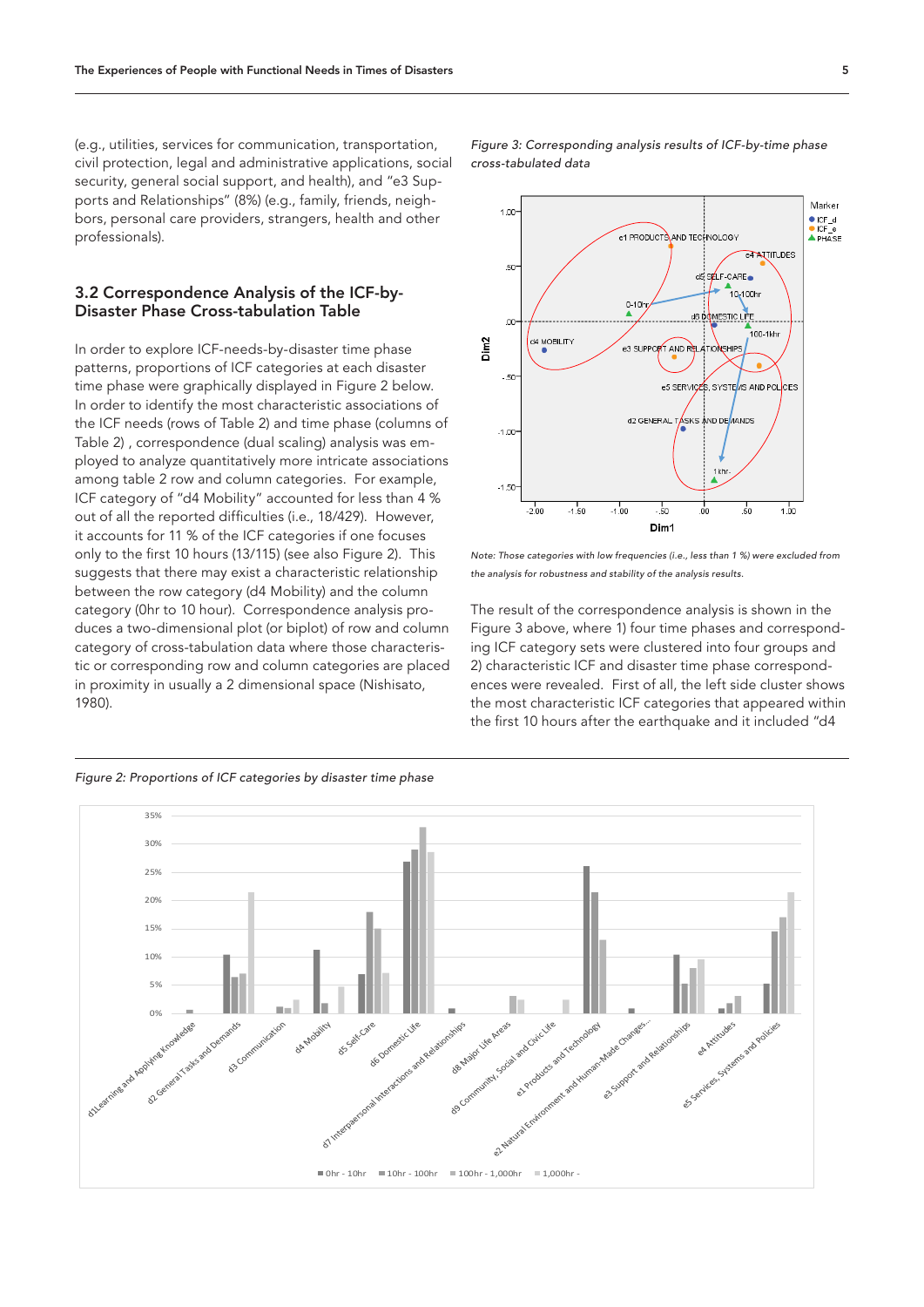Mobility" and "e1 Products and Technology." The most life-threatening needs that PWD experienced in this phase were that of mobility. In normal circumstances, PWD can rely on cars, wheel chairs, and other equipment for transportation with the support from family members and their care workers. Most PWD, however, were not able to find the support from the immediate relationships and thus were not able to evacuate to nearby shelters. If they were able to elicit extra help from neighbors and even strangers for mobility support and to move to shelters, they faced life difficulties due to the lack/unavailability of "e1 Products and Technology" such as medicines, equipment for personal daily living and mobility, and products and technology for communication.

The right upper area shows the cluster consisting of two disaster time phases of 10 to 100 hours as well as that of 100 to 1,000 hours. These time phases corresponded with that of sheltering (10 to 100 hours) and of living a life when lifeline and other basic critical facilities were not functioning at normal level. The 10 to 100 hours phase was first typified by "d5 Self-Care" difficulties which included washing oneself, caring for body parts, toileting, dressing, eating, drinking and looking after one's self either at the shelter or at their disaster affected home. These difficulties were accompanied by the continuing lack/unavailability of "e1 Products and Technology" such as medicines, equipment for personal daily living and mobility, and products and technology for communication. The life conditions of PWD were further aggravated by the lack of reasonable accommodation from "e4 Attitudes" in family members, friends, neighbors, shelter authority, personal care providers, strangers, health professionals, society and social norms. The succeeding 100 to 1,000 hours phase was characterized by gradual re-entry into post-disaster normalcy where PWD faced daily chores associated with "d6 Domestic Life" that included acquisition of necessities, household tasks, and caring for household objects and those with "e5 Services, Systems and Policies" (e.g., utilities, services for communication, transportation, civil protection, legal and administrative applications, social security, general social support, and health).

The right lower cluster was characterized by the time phase of 1,000 hours and over and "d2 General Tasks and De‑ mand" which mainly consisted of handling stress and other psychological demands in post-disaster recovery time. Finally, "e3 Support and Relationships" need was situated

in the middle of Figure 3 indicating that there was no peak phase for this category and it was exhibited equally among the four time phases which is also illustrated in Figure 2.

# 4. CONCLUSION

This study showed how society and PWD themselves needed to handle the situation that PWD faced in each time phase. First, the results indicate that during the first 10 hours, society in collaboration with PWD and their families need to activate Mobility assistance plans that would help PWD to a nearby safer environment including the designated shelter. The evacuation assistance plan should also enumerate a list of accompanying necessities - i.e. Products and Technology – such as medicines, equipment for personal daily living and mobility, and products and technology for communication. Due to the fact that the PWD were not able to rely on regular service and care personnel for the mobility assistance, it is also important to build an alternative mobility assistance team in the neighborhood community. Second, sheltering assistance plans need to be activated in the 10 to 100 hour time phase. Such Self-Care needs as washing oneself, caring for body parts, toileting, dressing, eating, drinking and looking after one's self are critical in this period and therefore the matching reasonable accommodations need to be arranged at every designated shelter. Third, 100 to 1,000 hour phase is characterized by gradual re-entry into post-disaster normalcy when PWD face the tasks associated with Domestic Life such as acquisition of necessities, household tasks, and caring for household objects. It is expected that a large number of disaster volunteers could be coordinated in order to respond to these needs. Third, specific needs that require expert and professional assistance also tend to arise during the same phase for utilizing Services, Systems and Policies in utilities, services for communication, transportation, civil protection, legal and administrative applications, social security, general social support, and health. Professional volunteers and other outside experts/professionals could be mobilized to respond to these needs. Fourth, the phase over 1,000 hours is characterized by such General Tasks and Demands as handling the continuing stress and other demands in post-disaster recovery time. Traumatic stress prevention programs that focus on PWD may need to be prepared. Last, it is essential that the above indicated solutions need to be pre-planned before the next disaster hit the society.

Shigeo Tatsuki is Professor in the Department of Sociology at Doshisha University, Kyoto, Japan. Email: statsuki@mail.doshisha.ac.jp

This research was supported by a 2012 to 2016 RISTEX, JST grant entitled "Optimal life recovery assistance for disaster survivors living in government-rented private apartments/houses as temporary housing in a widely dispersed area" (Principal investigator Shigeo Tatsuki) and also by a 2012 to 2016 MEXT grant to Tohoku Fukushi University entitled "reconstruction of community-based health and welfare systems after the Great East Japan Earthquake Disaster."